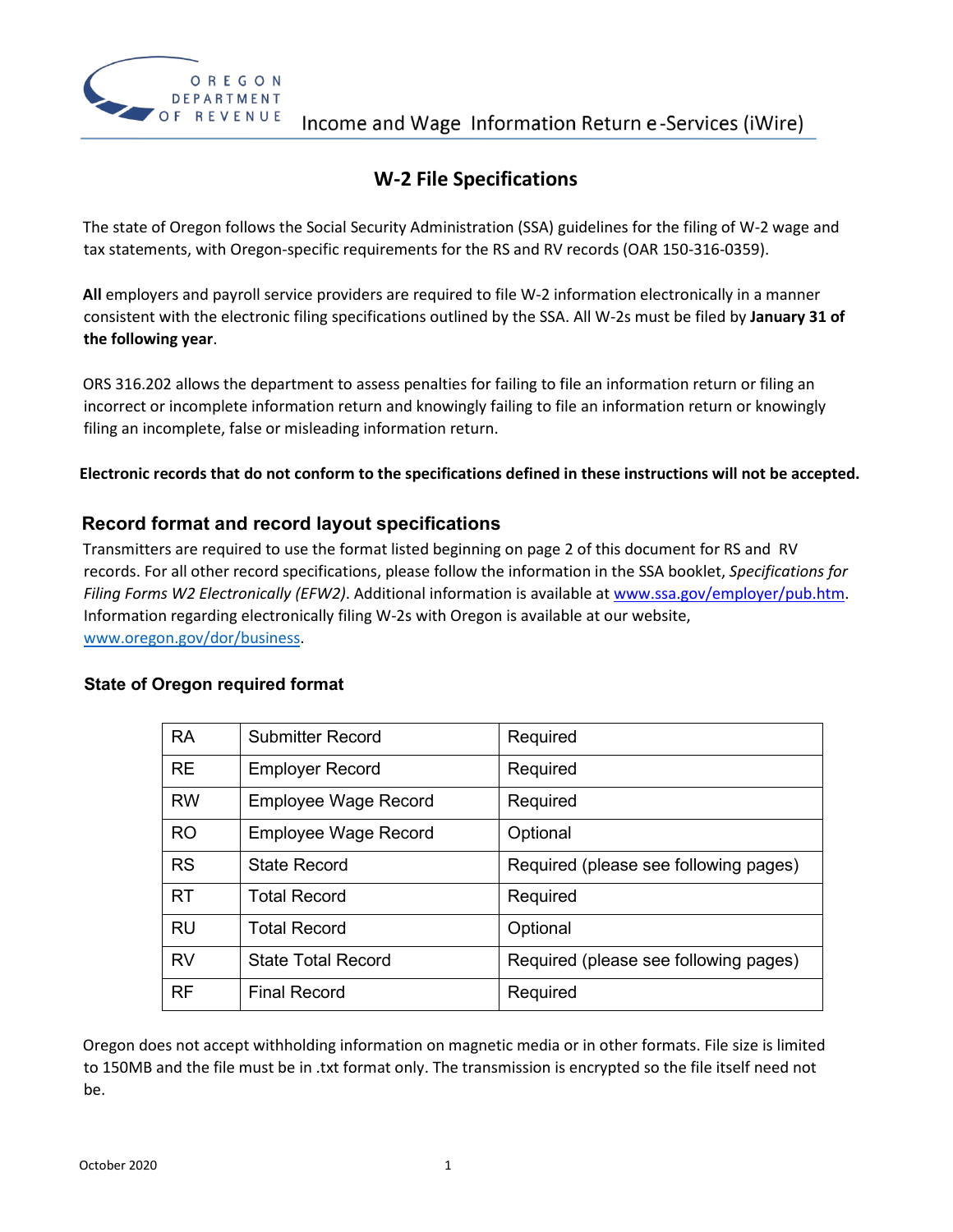

For technical questions concerning electronic filing, email us at iwire.dor@oregon.gov. You can also reference the frequently asked questions and troubleshooting guide posted on our website at [www.oregon.gov/dor/business.](https://www.oregon.gov/dor/business)

#### **Important information**

**All** money fields follow SSA record specification rules:

- Must contain only numbers.
- No punctuation.
- No signed amounts (high order signed or low order signed). Include both dollars and cents with the decimal point assumed (example: \$59.60 = 00000005960). Do not round to the nearest dollar (example: \$5,500.99 = 00000550099).
- Right-justify and zero-fill to the left.
- Any money field that has no amount to be reported must be filled with zeros, not blanks.

### **Statewide Transit Tax (STT) Reporting Requirements**

If your business had employees who performed work in Oregon or had Oregon resident employees who performed work outside of Oregon during the year, you must report statewide transit tax information. That information should be reported on your RS record in character positions 348-369 **and** the RV record in character positions 40-69. These fields should be formatted like every other dollar-value field in the file.

#### **RS record information**

- Positions 348-358: Taxable wages for the Statewide Transit Tax .
- Positions 359-369: Amount withheld for the Statewide Transit Tax.

#### **RV record information**

- Positions 40-54: Total amount of taxable wages for the transit tax.
- Positions 55-69: Total amount of Statewide Transit Tax withheld.

**NOTE: RECORD LENGTH FOR THE OREGON AND SSA RS RECORD IS 512 BYTES. ALL FIELDS ARE REQUIRED AND CAN BE BLANK OR ZERO-FILLED. The transmitter is required to send the federal records sent to the SSA for Oregon employees: RA, RE, RW, RO (optional), RS, RT, RU (optional), RV, and RF. The RS record must be for Oregon wages only.** 

## **RS Record Layout – State of Oregon, Department of Revenue**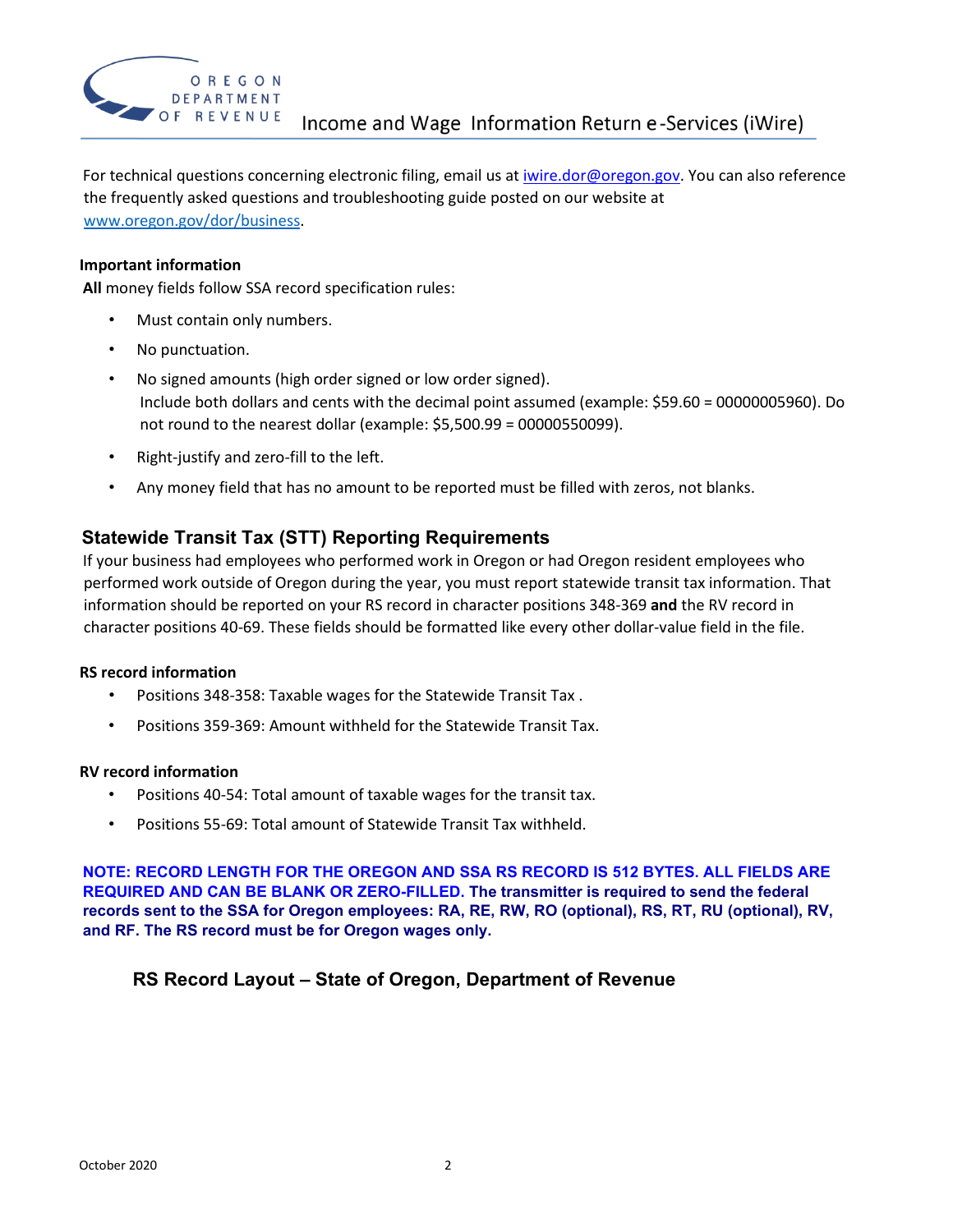

Income and Wage Information Return e-Services (iWire)

| <b>Field</b><br><b>Name</b> | <b>Record</b><br><b>Identifier</b> | <b>State Code</b> | <b>Blank</b> | <b>Social</b><br><b>Security</b><br><b>Number (SSN)</b> | <b>Employee</b><br><b>First</b><br><b>Name</b> | <b>Employee</b><br><b>Middle</b><br>Name or<br><b>Initial</b> |
|-----------------------------|------------------------------------|-------------------|--------------|---------------------------------------------------------|------------------------------------------------|---------------------------------------------------------------|
| <b>Position</b>             | $1 - 2$                            | $3 - 4$           | $5-9$        | $10 - 18$                                               | 19-33                                          | 34-48                                                         |
| Length                      | າ                                  | ∩                 | 5            | 9                                                       | 15                                             | 15                                                            |

| <b>Employee</b><br><b>Last Name</b> | <b>Suffix</b> | Location<br><b>Address</b> | <b>Delivery</b><br><b>Address</b> | City    | <b>State</b><br>Abbreviation |
|-------------------------------------|---------------|----------------------------|-----------------------------------|---------|------------------------------|
| 49-68                               | 69-72         | 73-94                      | 95-116                            | 117-138 | 139-140                      |
| 20                                  |               | つつ                         | 22                                | つつ      |                              |

| <b>ZIP Code</b> | <b>ZIP Code</b><br><b>Extension</b> | <b>Blank</b> | Foreign<br><b>State/Province</b> | Foreign<br><b>Postal</b><br>Code | Country<br>Code |
|-----------------|-------------------------------------|--------------|----------------------------------|----------------------------------|-----------------|
| 141-145         | 146-149                             | 150-154      | 155-177                          | 178-192                          | 193-194         |
| 5               | 4                                   |              | 23                               | 15                               | 2               |

| <b>Blank</b> | <b>Blank</b> | <b>Blank</b> | <b>Blank</b> | <b>Blank</b>   | <b>Date First</b><br><b>Employed</b> |
|--------------|--------------|--------------|--------------|----------------|--------------------------------------|
| 195-196      | 197-202      | 203-213      | 214-224      | $225 -$<br>226 | 227-234                              |
|              |              |              |              |                |                                      |

| Date of<br><b>Separation</b> | <b>Blank</b> | <b>State</b><br><b>Employer</b><br>Withholding<br><b>Account#</b> | <b>Blank</b> | <b>State</b><br>Code | <b>State</b><br><b>Taxable</b><br><b>Wages</b> |
|------------------------------|--------------|-------------------------------------------------------------------|--------------|----------------------|------------------------------------------------|
| 235-242                      | 243-247      | 248-267                                                           | 268-273      | 274-275              | 276-286                                        |
| 8                            | 5            | 20                                                                | 6            | ⌒                    | 11                                             |

| <b>State Tax</b><br><b>Withheld</b> | <b>Blank</b> | <b>State</b><br><b>Taxable</b><br><b>Wages for</b><br><b>Statewide</b><br><b>Transit Tax</b> | <b>Statewide</b><br><b>Transit Tax</b><br><b>Withheld</b> | <b>Blank</b> |
|-------------------------------------|--------------|----------------------------------------------------------------------------------------------|-----------------------------------------------------------|--------------|
| 287-297                             | 298-347      | 348-358                                                                                      | 359-369                                                   | 370-512      |
|                                     | 50           |                                                                                              |                                                           | 143          |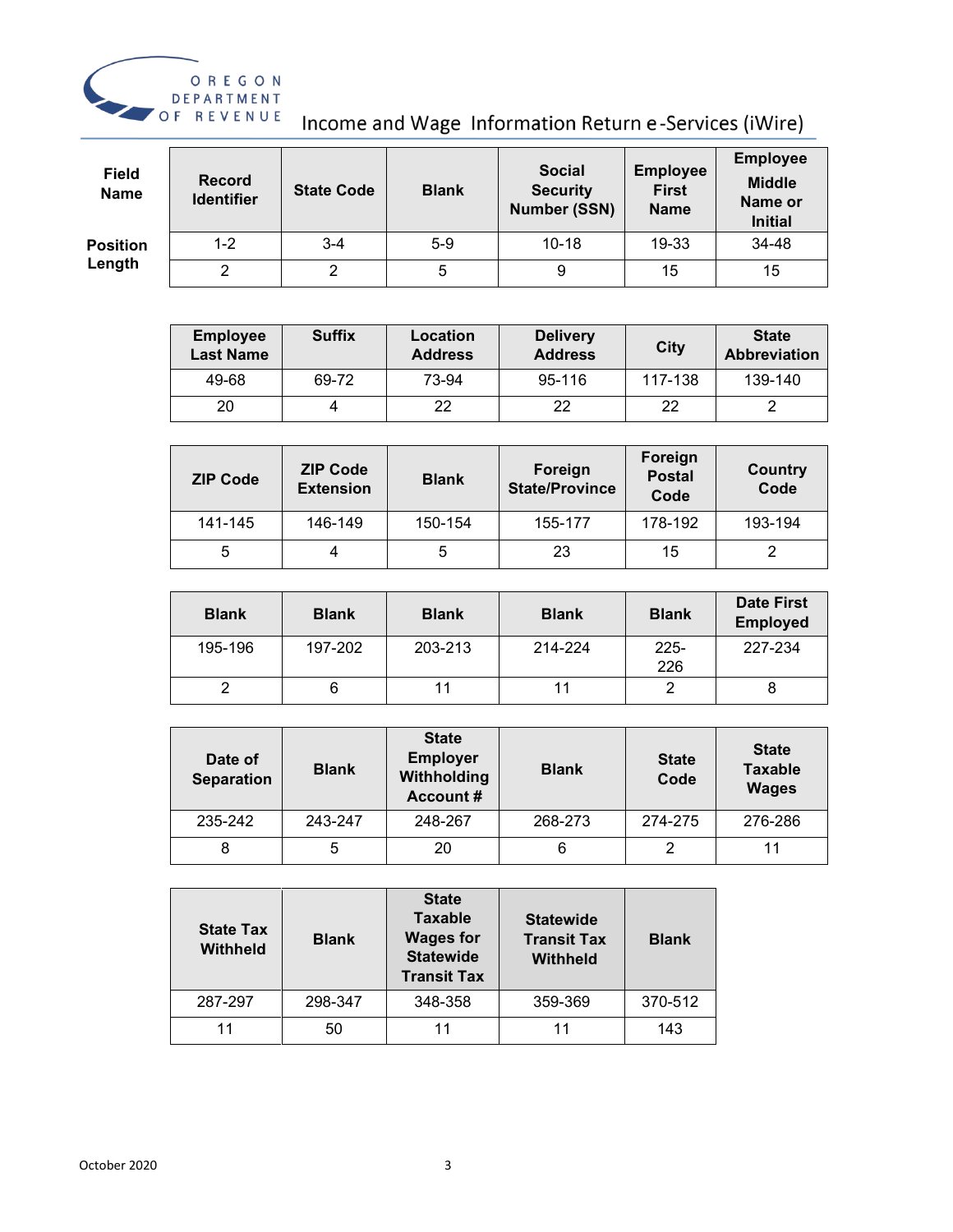

| <b>RS Position</b> | <b>Field Name</b>                    | Length         | <b>Specifications</b>                                                                                                                                                                                       |
|--------------------|--------------------------------------|----------------|-------------------------------------------------------------------------------------------------------------------------------------------------------------------------------------------------------------|
| $1 - 2$            | Record Identifier                    | $\overline{2}$ | <b>Constant RS</b>                                                                                                                                                                                          |
| $3 - 4$            | State Code                           | $\overline{2}$ | Enter appropriate postal NUMERIC code. (See<br>Appendix F is SSA Pub 42-007).<br>Enter "41" for the Oregon postal numeric<br>code.                                                                          |
| $5-9$              | <b>Blank</b>                         | 5              | <b>Blank Fill</b>                                                                                                                                                                                           |
| $10 - 18$          | Social Security Number               | 9              | Enter the employee's SSN as shown on the<br>original/replacement SSN card issued by the SSA.<br>SSN must be nine digits. Do not drop the leading<br>zeroes. Ex: SSN 00123-4567 is reported as<br>001234567. |
|                    |                                      |                | If no SSN available, enter zeros.                                                                                                                                                                           |
| 19-33              | <b>Employee First Name</b>           | 15             | Enter the employee's first name as shown on the SSN<br>card.<br>Left-justify and fill with blanks.                                                                                                          |
| 34-48              | Employee's Middle Name<br>or Initial | 15             | If applicable, enter the employee's middle name or<br>initial as shown on the SSN card.<br>Left-justify and fill with blanks.                                                                               |
| 49-68              | Employee's Last Name                 | 20             | Enter the employee's last name as shown on the SSN<br>card.<br>Left-justify and fill with blanks.                                                                                                           |
| 69-72              | <b>Suffix</b>                        | 4              | If applicable, enter the employee's alphabetical suffix.<br>For example, SR, JR.<br>Left-justify and fill with blanks.<br>If not suffix, fill with blanks.                                                  |
| 73-94              | <b>Location Address</b>              | 22             | Enter the employee's location address (attention, suite,<br>room number, etc.).<br>Left-justify and fill with blanks.                                                                                       |
| 95-116             | <b>Delivery Address</b>              | 22             | Enter the employee's delivery address. Left-justify and<br>fill with blanks.                                                                                                                                |
| 117-138            | City                                 | 22             | Enter the employee's city.<br>Left-justify and fill with blanks.                                                                                                                                            |
| 139-140            | <b>State Abbreviation</b>            | $\overline{2}$ | Enter the employee's State or<br>Commonwealth/Territory. Use the postal<br>abbreviation. (See Appendix F in SSA Pub 42-007)                                                                                 |
| 141-145            | Zip Code                             | 5              | Enter the employee's zip code.<br>For foreign address, fill with blanks.                                                                                                                                    |
| 146-149            | Zip Code Extension                   | 4              | Enter the employee's four-digit extension of the zip<br>code.<br>If not applicable, fill with blanks.                                                                                                       |
| 150-154            | <b>Blank</b>                         | 5              | Fill with blanks.                                                                                                                                                                                           |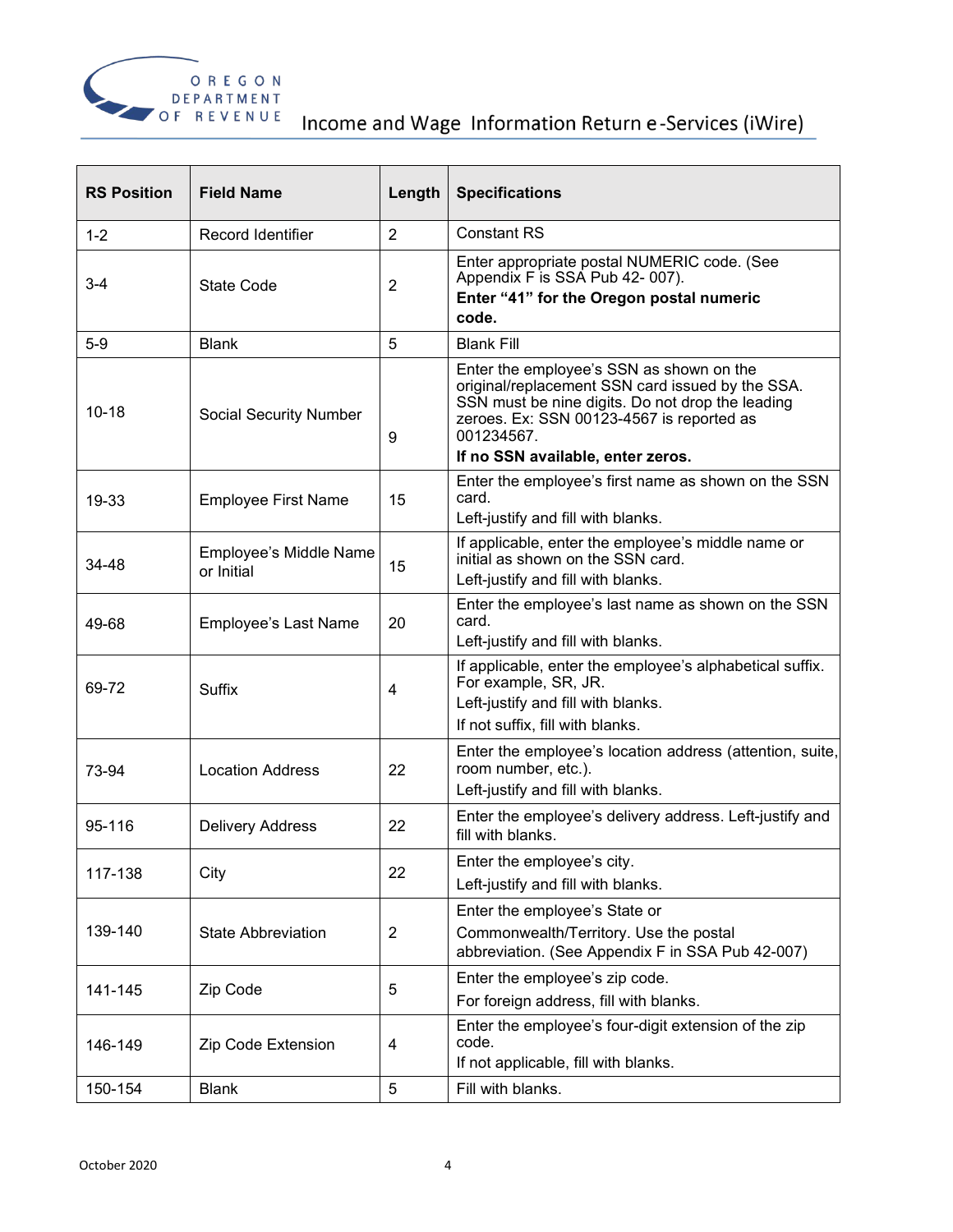

| <b>RS Position</b> | <b>Field Name</b>                                       | Length         | <b>Specifications</b>                                                                                                                                                                                                                                                                                                                                     |
|--------------------|---------------------------------------------------------|----------------|-----------------------------------------------------------------------------------------------------------------------------------------------------------------------------------------------------------------------------------------------------------------------------------------------------------------------------------------------------------|
| 155-177            | Foreign State/Province                                  | 23             | If applicable, enter the employee's foreign<br>state/providence.<br>Left-justify and fill with blanks.                                                                                                                                                                                                                                                    |
| 178-192            | Foreign Postal Code                                     | 15             | If applicable, enter the employee's foreign postal code.<br>Left-justify and fill with blanks.                                                                                                                                                                                                                                                            |
| 193-194            | <b>Country Code</b>                                     | $\overline{2}$ | If one of the following applies, fill with blanks:<br>One of the 50 states of the USA<br>District of Columbia<br>Military Post Office (MPO)<br>$\blacksquare$<br>American Samoa<br>Guam<br>Northern Mariana Islands<br><b>Puerto Rico</b><br>Virgin Islands<br>Otherwise, enter the employee's applicable country<br>code. (Appendix G in SSA Pub 42-007) |
| 195-226            | <b>Blank</b>                                            | 32             | Fill with blanks.                                                                                                                                                                                                                                                                                                                                         |
| 227-234            | Date First Employed                                     | 8              | Month, Day, 4-digit Year (MMDDYYYY) or fill with<br>zeroes if not applicable.                                                                                                                                                                                                                                                                             |
| 235-242            | Date of Separation                                      | 8              | Month, Day, 4-digit Year (MMDDYYYY) or fill with<br>zeroes if not applicable.                                                                                                                                                                                                                                                                             |
| 243-247            | <b>Blank</b>                                            | 5              | Fill with blanks.                                                                                                                                                                                                                                                                                                                                         |
| 248-267            | <b>State Employer Account</b><br>Number (BIN)           | 20             | Oregon Withholding Account Number for the<br>Employer.                                                                                                                                                                                                                                                                                                    |
| 268-273            | <b>Blank</b>                                            | 6              | Fill with blanks.                                                                                                                                                                                                                                                                                                                                         |
| 274-275            | <b>State Code</b>                                       | 2              | Enter the appropriate postal numeric code. (See<br>Appendix F in SSA Pub 42-007).                                                                                                                                                                                                                                                                         |
| 276-286            | State Taxable Wages                                     | 11             | Right-justify and zero-fill.<br>Applies to income tax reporting.                                                                                                                                                                                                                                                                                          |
| 287-297            | State Income Tax<br>Withheld                            | 11             | Right-justify and zero-fill.<br>Applies to income tax reporting.                                                                                                                                                                                                                                                                                          |
| 298-347            | <b>Blank</b>                                            | 50             | Fill with blanks.                                                                                                                                                                                                                                                                                                                                         |
| 348-358            | State Taxable Wages for<br><b>Statewide Transit Tax</b> | 11             | Right-justify and zero-fill.<br>Applies to income tax reporting.                                                                                                                                                                                                                                                                                          |
| 359-369            | <b>Statewide Transit Tax</b><br>Withheld                | 11             | Right-justify and zero-fill.<br>Applies to income tax reporting.                                                                                                                                                                                                                                                                                          |
| 370-512            | <b>Blank</b>                                            | 143            | Fill with blanks.                                                                                                                                                                                                                                                                                                                                         |